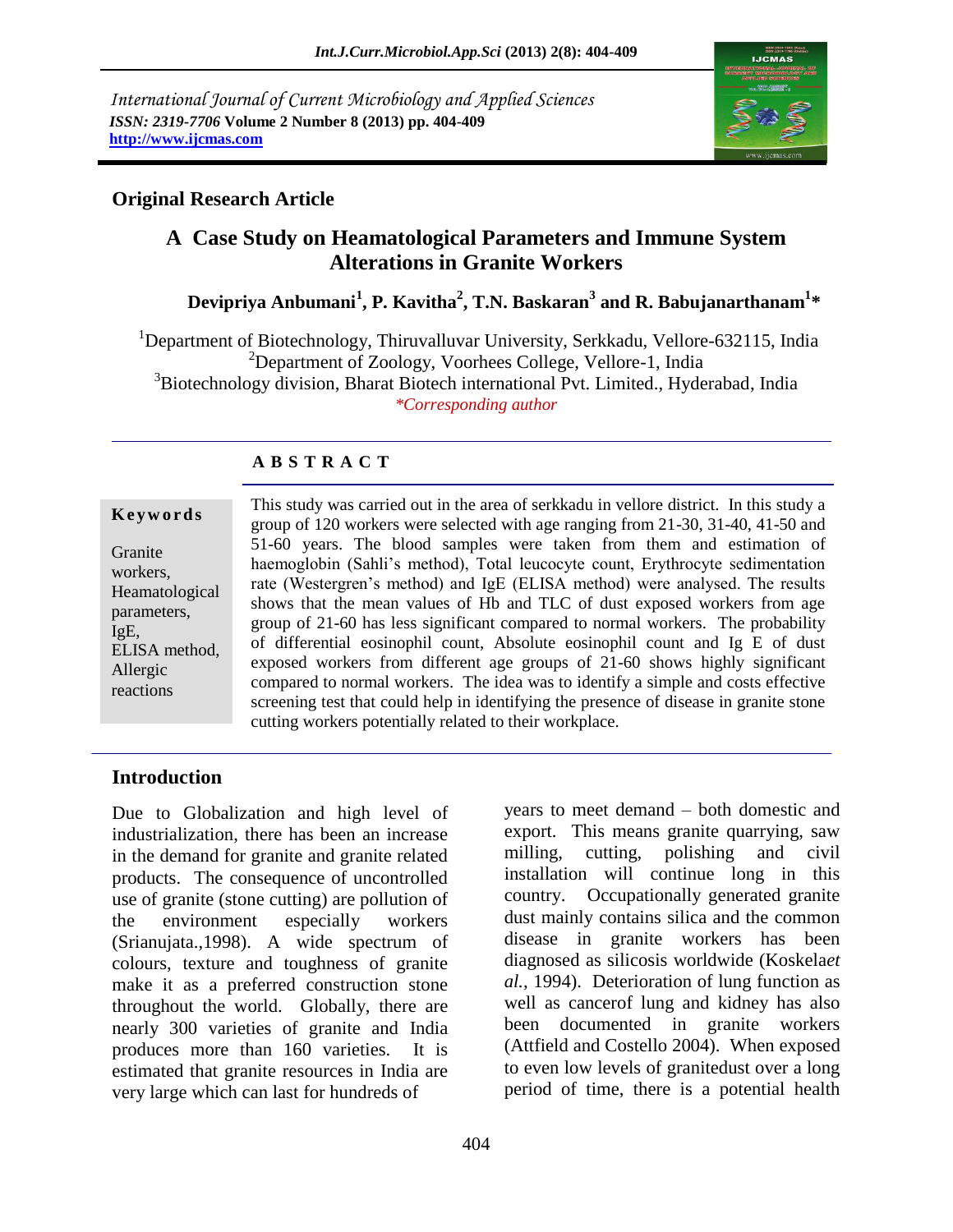riskfor different types of serious respiratory illnesses (Malmberg*et al.,*1993). Inflammatory responses resulting from workplace exposures are usually observed in specific target organs such as the lungs, skin and liver and if persistent, may progress to fibrosis, granolomatous diseases or even (Micheal IL and Meryl HK 2002). Occupational exposure to crystalline silica dust has been examined as a possible risk factor with respect to several systemic auto immune diseases, including rheumatoid arthritis, scleroderma, systemic lupus erythematosus and some of the small vessel vasculitis with renal involvement (Sanches*et al.,*1993).Hypergammaglobulinemia, the presence of autoantibodies and circulating immune complexes have been demonstrated in mineral dust exposed workers who have developed mineral dust-related disorders (Basaran and Shubair 2002).

Dust allergies in the workers of granite (stone cutting workers) are a significant problem all over the world (Rom W 1998). An allergy is a hypersensitivity disorder of the immune system. Allergic reactions occur when a person's immune system reacts to normally harmless substances in the environment. A substance that causes a reaction is called an allergen. These reactions are acquired, predictable and rapid. Allergy is one of four forms of hypersensitivity and is formally called *type I* (or *immediate*) hypersensitivity. Allergic reactions are distinctive because of excessive activation of certain white blood cells called mast cells and basophils by a type of antibody called Immunoglobulin E (IgE). This reaction results in an inflammatory response which can range from uncomfortable to dangerous(Hattevig*et al*.,1993).The two most commonly used methods of confirming allergen sensitization are skin testing and measurement of serumspecific IgE. Both methods have similar

diagnostic value in terms of sensitivity and specificity, with both parameters varying with the clinical scenario and allergen tested(Linda Cox, 2011).Allergen specific IgE antibody measurement test is used to measures IgE antibodies in blood. Antibodies are part of the body's immune system. The antibodies measured in the test react to allergens.This test is used to determine the cause of an allergic reaction.

The IgE antibody molecule is composed of two identical heavy chains  $(E \text{ chains})$  and two identical light chains (κ or λ) linked by disulfide bridges. The molecule can be cleaved into  $F_{ab}$  and  $F_c$  fragments by proteolytic enzymes such as pepsin or papain. The  $F_c$  region of the IgE (containing the carboxyl-terminal potion of both heavy chains) is constant for all IgE molecules. The  $F_{ab}$  region (containing both of the lights chains and the other portion of the heavy chains) is variable and contains the antigen (allergen) specific portion of the antibody. Membrane receptors on certain white blood cells bind the  $F_c$  portion of the IgE-allergen complex and trigger release of histamine and the appearance of the typical symptoms of allergic such as inflammation, itching, and congestion. Clinical manifestations of Type 1 (immediate hypersensitivity) diseases are caused by the release of pro-inflammatory mediators (such as histamine, leukotrienes and prostaglandins) from IgE-sensitized effector cells (mast cells and basophils) when cell-bound IgE antibodies interact with the allergen. Thus *in vitro* serum testing for IgE antibodies provides an indication of the immune response to the allergen(s) that may be associated with the disease.

## **Materials and Methods**

#### **Sample size**

A total of 120 workers from granite stone cutting factory were studied regarding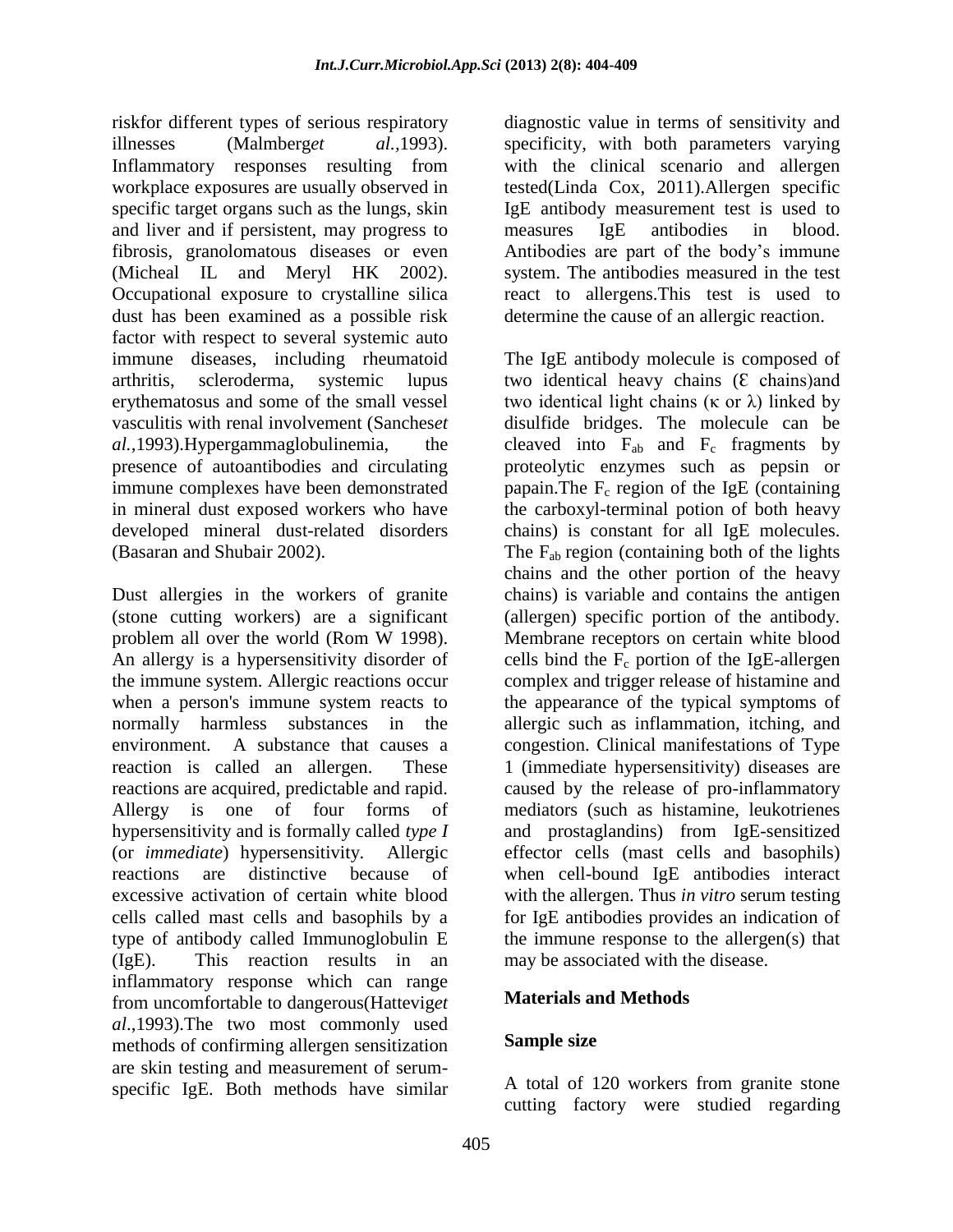collection ofBlood sample from the different age group of workers (21-30, 31-40, 41-50 and 51-60).From this, 60 persons taken as normal group and 60 persons taken as affected group.

#### **Clinical Method**

Estimation of Haemoglobulin by Sahli's method, Total Leucocytes Count (TLC),Total Erythrocyte Count, Absolute Eosinophil Count are estimated by Haemocytometer and Immunoglobulin by ELIZA method.

#### **Sample Collection**

Out of 140 male workers, a total of workers were agreed to collecting blood sample for analysis. 6ml of Blood sample was collected from each subjects by plastic metallic-free disposable syringe (DISPOVANcoroporation-Korea). Before sample collection the hands were cleaned with 70% ethanol. From this, 4 ml of blood was transferred into two vacutainer vials containing potassium ethylene diaminetetracetic acid "EDTA (K3)" as

anticoagulant produced by AFMA-DISPO-Jordan (each containing 2ml of blood) for determination of blood lead level and complete blood count. The remaining 2ml of blood was transferred in plastic tube and was allowed to clot. Each vials was labelled with the subject identification code number and were kept at 4˚C until they were analysed. The haematological parameters like Hb, RBC, WBC, PCV, absolute eosinophil count, differential eosinophil count, lymphocyte, neutrophil and IgE were analysed in the Quality Diagnostic Lab, Vellore. The values of Hb, TLC and IgE were compared to normal reference lab values. Data were entered and analysed by SPSS 20. Differences were considered significantly different at a level of *P* ˂0.05. **Results and Discussion** 

Generally, who entered this study, did not have enough information about the necessity of a ventilation system in the factory and also using personal protective devices. They used only non- standard surgical masks and some of them did not use any protective device.

| Age<br>Group | H <sub>b</sub><br>(G%) | <b>RBC</b><br>$(10^6 \text{ cells}$<br>/cumm) | <b>WBC</b><br>(Cells<br>/cumm) | <b>PCV</b><br>$\frac{0}{0}$ | <b>Neutro</b><br>-phil<br>$\frac{6}{9}$ | Lympho<br>-cytes<br>$\frac{6}{9}$ | <b>Platelets</b><br>$10^6$ Cells<br>cumm |
|--------------|------------------------|-----------------------------------------------|--------------------------------|-----------------------------|-----------------------------------------|-----------------------------------|------------------------------------------|
| $21 - 30$    | 12.00                  | 4.8                                           | 9000.6                         | 46.2                        | 55.8                                    | 27.5                              | 16.01                                    |
| $31 - 40$    | 12.40                  | 5.0                                           | 8533.1                         | 43.8                        | 58.7                                    | 30.5                              | 20.08                                    |
| $41 - 50$    | 11.20                  | 4.4                                           | 1040.56                        | 50.0                        | 60.1                                    | 32                                | 18.98                                    |
| $51 - 60$    | 10.20                  | 5.0                                           | 9234.8                         | 52.4                        | 54.3                                    | 28                                | 30.88                                    |

**Table.1** Mean Value for the haematological parameters of normal workers

Table 1 shows Haematological parameters of normal workers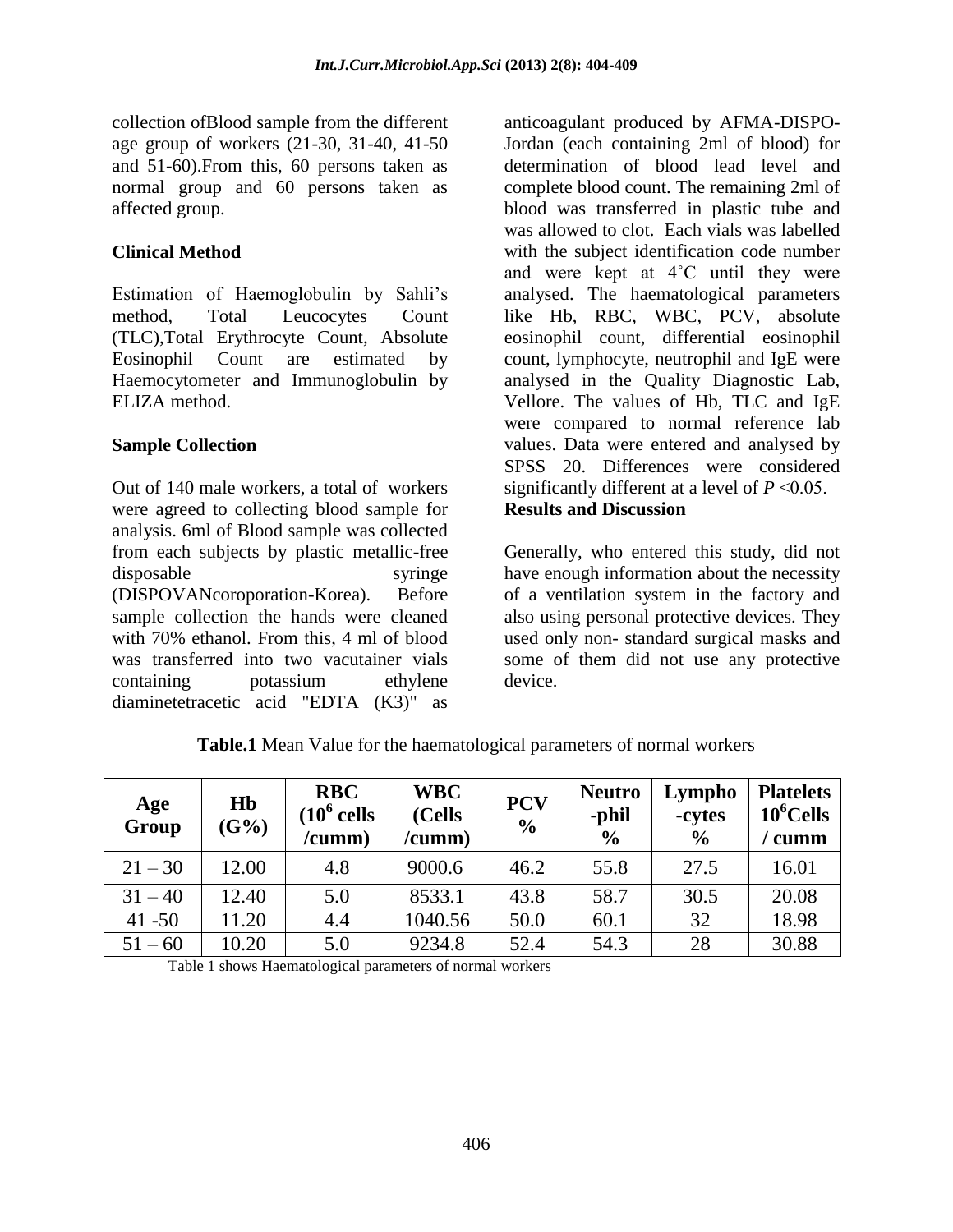| Age<br>group | <b>Differential</b><br>Eosinophil<br>$(\%)$ | <b>P-Value</b> | <b>Absolute</b><br>Eosinophil<br>(Cells/cumm) | <b>P-Value</b> | $IgE$ (IU/ ml) | <b>P-Value</b> |
|--------------|---------------------------------------------|----------------|-----------------------------------------------|----------------|----------------|----------------|
| $21 - 30$    |                                             | P > 0.05       | 200                                           | P > 0.05       | 280.05         | P > 0.05       |
| $31 - 40$    | 1.80                                        | P > 0.05       | 250                                           | P > 0.05       | 300.80         | P > 0.05       |
| $41 - 50$    | 2.30                                        | P > 0.05       | 280                                           | P > 0.05       | 189.40         | P > 0.05       |
| $51 - 60$    | 2.80                                        | P > 0.05       | 300                                           | P > 0.05       | 340.29         | P > 0.05       |

**Table.2** Mean values & P-Values of Differential Eosinophil Count, Absolute Eosinophil Count and Immunoglobin E for normal workers

P>0.05 was taken as insignificant in the above table.

Table 2 shows insignificant groups in control.

**Table.3** Mean Values for the haematological parameters of granite cutting workers

| Age<br>Group | Hb<br>(G%) | <b>RBC</b><br>$(10^6 \text{ cells})$<br>/cumm) | <b>WBC</b><br>(Cells<br>/cumm) | <b>PCV</b><br>$\frac{0}{0}$ | <b>Neutro</b><br>-phil<br>$\frac{0}{0}$ | Lympho<br>-cytes<br>$\frac{6}{6}$ | <b>Platelets</b><br>$10^6$ Cells<br>cumm |
|--------------|------------|------------------------------------------------|--------------------------------|-----------------------------|-----------------------------------------|-----------------------------------|------------------------------------------|
| $21 - 30$    | 12.56      | 3.9                                            | 8775                           | 39.1                        | 48.6                                    | 39.2                              | 3.01                                     |
| $31 - 40$    | 12.50      | 3.7                                            | 8521.8                         | 38.1                        | 50.7                                    | 38.5                              | 3.07                                     |
| $41 - 50$    | 12.06      | 3.9                                            | 8587.5                         | 37.7                        | 53.1                                    | 37                                | 2.97                                     |
| $51 - 60$    | 10.33      | 3.3                                            | 8337.5                         | 34.3                        | 55.1                                    | 37                                | 2.88                                     |

Table 3 shows Haematological parameters of exposed age group 51-60 has higher range of mean values compared with the age group of 21-30 although it is insignificant.

**Table.4** Mean values & P-Values for Differential Eosinophil Count, Absolute Eosinophil Count and Immunoglobin Eof granite cutting workers

| Age<br>group | <b>Differential</b><br>Eosinophil<br>$(\%)$ | <b>P-Value</b> | <b>Absolute</b><br><b>Eosinophil</b><br>(Cells/cumm) | <b>P-Value</b> | $IgE$ (IU/ ml) | <b>P-Value</b> |
|--------------|---------------------------------------------|----------------|------------------------------------------------------|----------------|----------------|----------------|
| $21 - 30$    | 10.6                                        | P<0.05         | 511.5                                                | P > 0.05       | 659.05         | P > 0.05       |
| $31 - 40$    | 9.3                                         | P > 0.05       | 854.8                                                | P<0.05         | 696.80         | P<0.05         |
| $41 - 50$    | 8.5                                         | P<0.05         | 807.5                                                | P<0.05         | 658.12         | P<0.05         |
| $51 - 60$    | 7.7                                         | P<0.05         | 837.7                                                | P<0.05         | 724.28         | P<0.05         |

P<0.05 was taken as significant in the above table.

Table 4 shows the Mean values & P-Values of Differential Eosinophil Count, Absolute Eosinophil count and Immunoglobin E with respect to different age groups 21-60.

The ventilation systems of these factories were not efficient at all and the average concentration of dust particles was high. Thus, there was not any statistically significant difference between test results of those who used and those who did not use personal protective devices. The normal and granite cutting workers ofMean Value of haematological parameters & P-Values of Differential Eosinophil Count, Absolute Eosinophil Count and Immunoglobulin E are presented in Table 1,2,3&4. According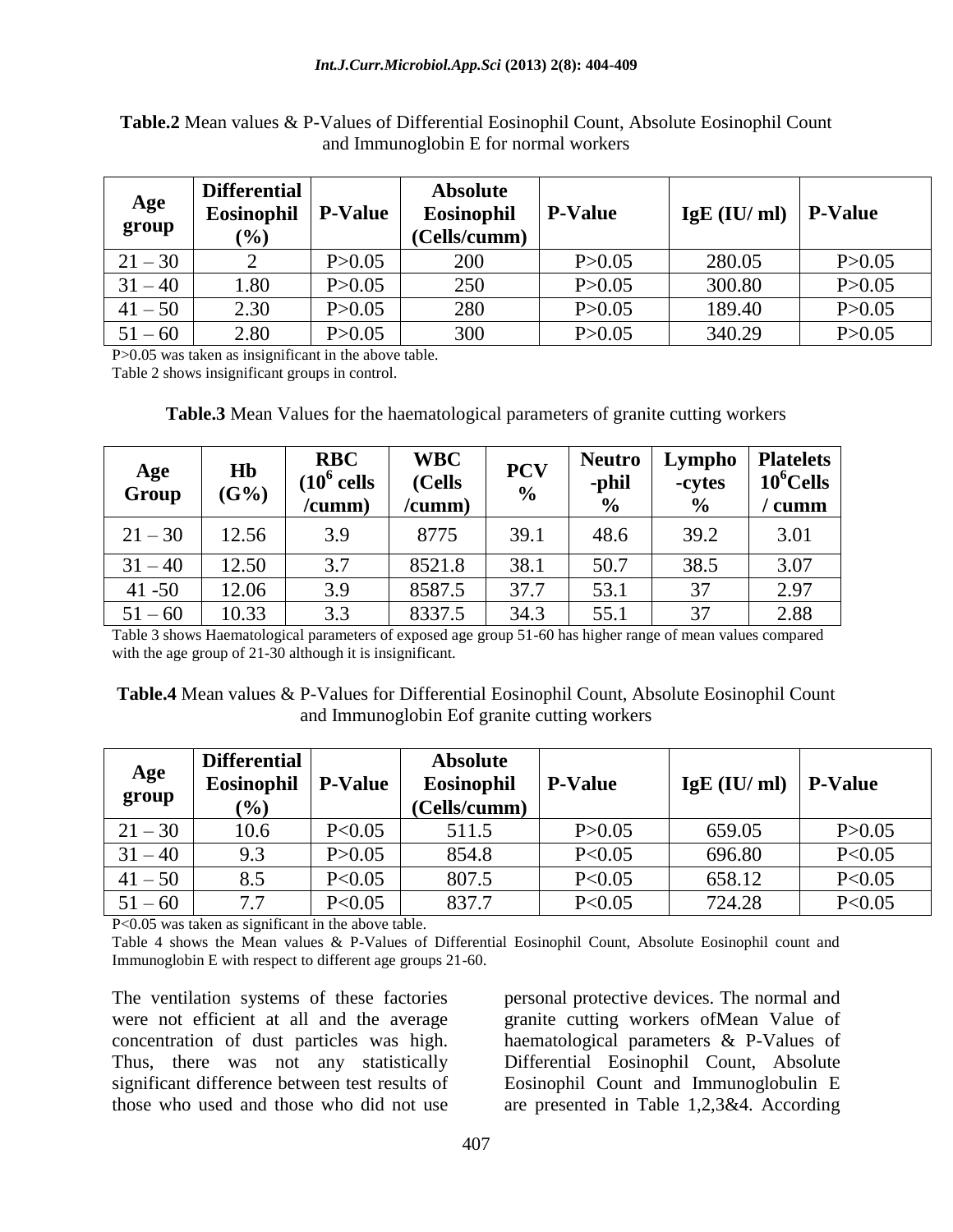to results, there were no significant differences in the mean values of granite cutting workers haematological parameters(Table 1)compared to haematological parameters of normal workers(Table 3).The mean values of IgE, differential eosinophil counts, absolute eosinophil counts were significantly increased in granite stone cutting workers(Table 2) age range 21-60, P-value of IgE is 1.74916, 2.41301,1.4442, age range 21-30& 41-60, P-value of Differential EosinophilCount is2.48698, 6.70087, 1.46184 and age range 31-60, P-value of Absolute EosinophilCount is 2.67925, 8.11762, 3.70961 compared to P-value ofDifferential EosinophilCount,Absolute EosinophilCount andIgEof granite cutting workers (Table 4).

Granite dust exposure promote the humoral immune system in some individuals. Results were compared in a mean and standard deviation values of hematological parameters. Considering the hazards of exposure to granite dust, this study incorporated the basic hematological parameters and the total leucocyte count. The idea was to identify a simple, readily available and cost effective screening test that could help in identifying the presence of disease, its severity in granite cutting workers potentially related to their workplace. Haematological parameter studied in the present work to confirm the involvement of granite dust in changing blood picture. High IgE counts represents the allergic reactions leads to damaging an area of the lungs called air sac (OleruUG 1984 and Aboutaleb 1995). Victims of silicosis are known to be susceptible to tuberculosis. In this present study,IgE and absolute eosinophil count and differential eosinophil count was to be significantly higher in granite dust exposed workers compared to normal workers.

In conclusion, in this present study we recommended that industries pertaining to granite cutting and polishing workers should regularly use appropriate personal protective equipments at their work site namely apparel, mask goggles and should get periodic medical surveillance including haematological profile. These measures would help to decrease the effects of granite dust. The diagnosis of granite dust is accomplished by obtaining complete occupational history, chest x-rays and lung function testing. Granite dust exposed individuals must have chest x-rays at least every 3-5 years. This disease might progress even after exposure has stopped. So, it is extremely important to prevent excessive exposure to granite dust (New jersy state department of health).

## **References**

- [Abou-Taleb AN,](http://www.ncbi.nlm.nih.gov/pubmed/?term=Abou-Taleb%20AN%5BAuthor%5D&cauthor=true&cauthor_uid=8568787) [Musaiger AO,](http://www.ncbi.nlm.nih.gov/pubmed/?term=Musaiger%20AO%5BAuthor%5D&cauthor=true&cauthor_uid=8568787) [Abdelmoneim RB\(](http://www.ncbi.nlm.nih.gov/pubmed/?term=Abdelmoneim%20RB%5BAuthor%5D&cauthor=true&cauthor_uid=8568787)1995). Health status of cement workers in the United Arab Emirates[.J R Soc Health.](http://www.ncbi.nlm.nih.gov/pubmed/8568787) Dec:115(6):378-81.
- Attfield, M.D., Costello, J., 2004. Quantitative exposure-response for silica dust andlung cancer in Vermont granite workers. Am. J. Ind. Med. 45, 129–138.
- Basaran N, Shubair M (2002). Alterationin immune parameters in foundry and a. pottery workers. Toxicology, 178: 81- 8.
- Hattevig G, kjellman B, Bjorksten B(1993). Appearance of IgE antibodies to ingested and inhaled allergens during the first 12 years of life in atopic and non-atopic children. Pediatr. Allergy Immunol. 4, 182-186.
- Koskela, R.S., Klockars, M., Laurent, H., Holopainen, M., 1994. Silica dust exposure and lung cancer. Scand. J. Work Environ. Health. 20, 407–416